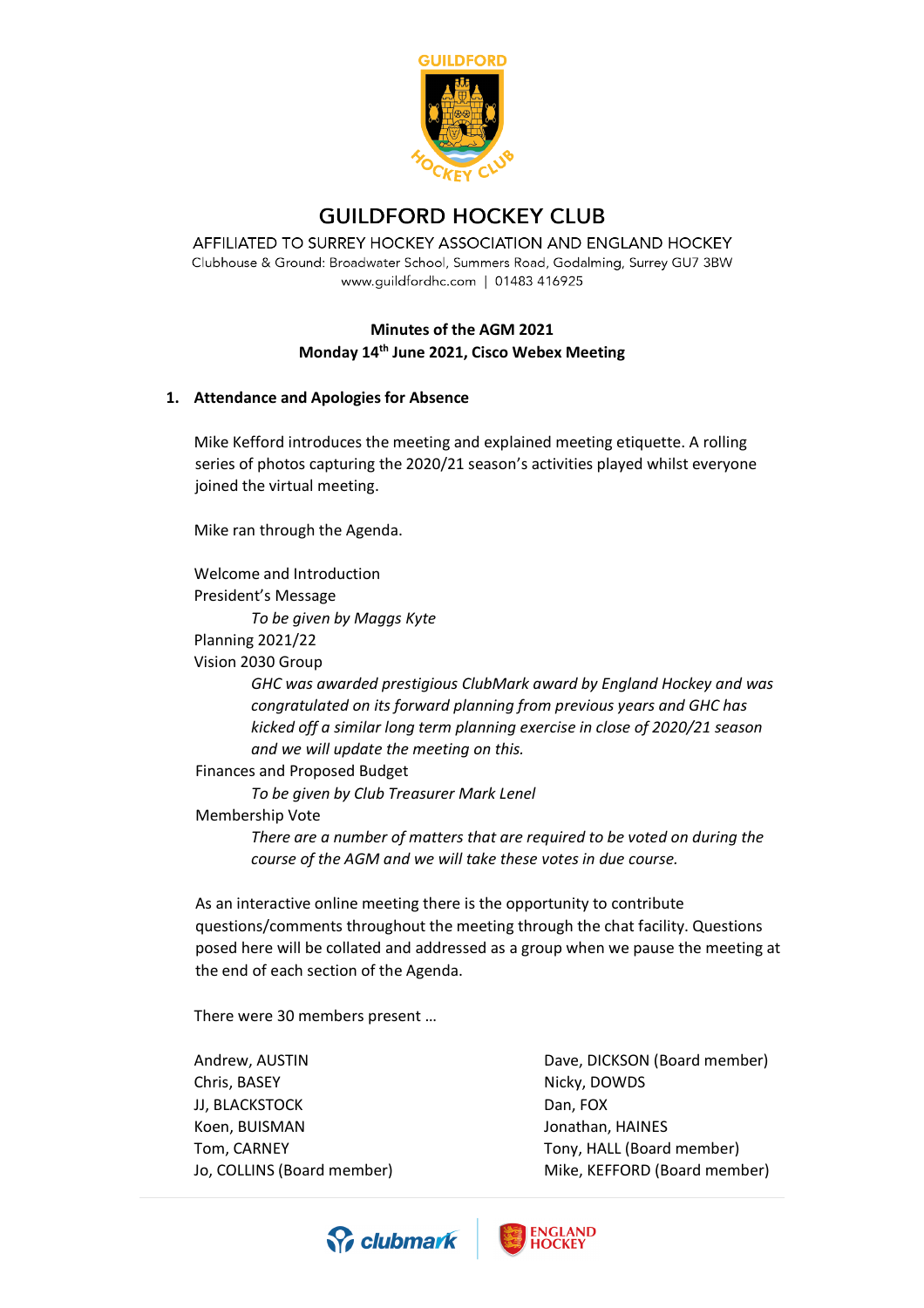Maggs, KYTE (Board member) Alex, LAWTON Libby, LEADBEATER Mark, LENEL (Board member) Matthew, PENNEY Ben, PROUDLOVE Mat, REES James, RELPH (Board member) Melinda, ROCK (Board member) Cathy, SANDERSON

Tim, SAVAGE Emily, SMITH (Proposed new Board member) Henry, STEVEN Matthew, STEVEN Mark, WAREING Bradley, WELLAND Ems, WELLAND(MASON) Nick, WILLIAMS

4 members were absent but sent apologies or their attendance was hampered by technical difficulties;

Mike, FITTER David, TOPLAS Kirsty, ROSTRON Matthew, HEAL

#### **2. President's Message and Welcome**

To keep the meeting short various reports had been circulated in advance (these can be found at: [https://www.guildfordhc.com/AGM\\_2021.html.](https://www.guildfordhc.com/AGM_2021.html) Specific items in these reports were not presented again verbally but members were encouraged to bring up anything they wished to talk about as a result of reading the reports. The slides presented at the AGM will also be posted at the above.

The Club President, Maggs Kyte, opened the AGM by welcoming everyone and reflecting on what a challenging season it had been!

We were fortunate that our 2020/21 season was able to start on schedule, however the new normal involved implementation of a COVID check-in process for all training and matches, very limited access to Charterhouse pitches, no meaningful access to our clubhouse for post-match teas and/or social events. However, external circumstances meant that we were forced to completely stop activities after only 5-6 league matches at the beginning of November. We were able to briefly return to hockey before Christmas, but of course that all stopped again in January and for many clubs that was effectively the end of their 2020/21 season.

At Guildford we were fortunate that with Dan employed as DofH, we were able to provide online, 1-1 and multiple junior courses. We were fortunate that the Surrey league and the majority of clubs in the league returned to play in March and Maggs was pleased that we had managed to do this for our membership.

She noted that we would all remember 2020/21 not necessarily for the fantastic hockey we all played – but the circumstances that we managed to get through. With the EH restructure of the leagues the final league positions within the Surrey (and other) leagues have no real impact on next season – however Maggs made special mention of the Ladies 4s side finishing top of their division and effectively moving up





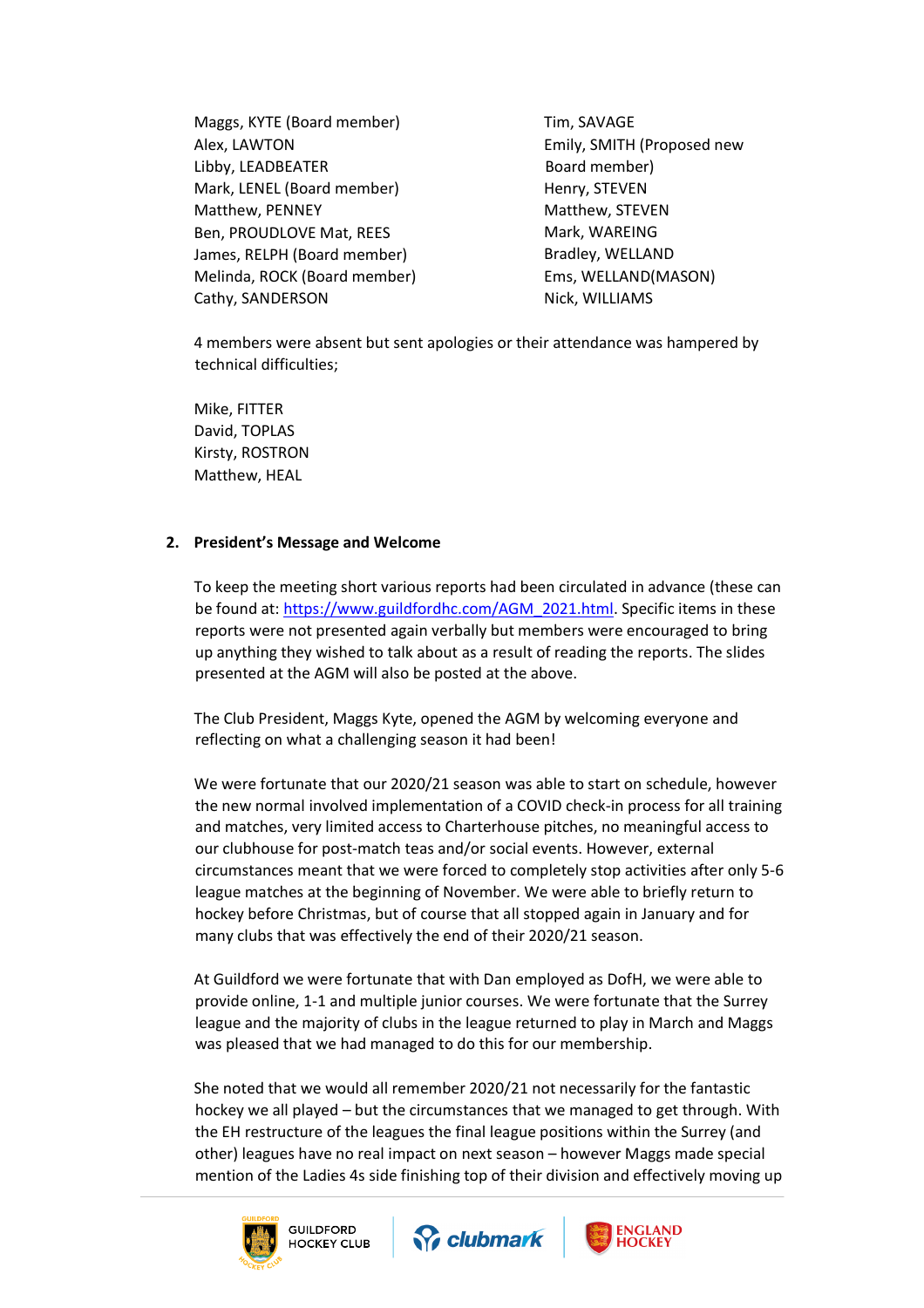5 divisions in 4 years. Unfortunately, at the top of our club the L1s and M1s were unable to complete their seasons in a meaningful way and despite their excellent results and standings at the time of the season closure they will be playing in the new SouthEast Premier division and looking to win promotion to National Conference hockey in the 2021/22 season.

Despite the difficulties of the year, GHC has launched its Flyerz disability hockey and having watched a great deal of hockey across the club Maggs was confident that GHC remains on a very positive trajectory. Thanks went to all our coaches, umpires and volunteers and particular shout outs went to David Jennings, Andrew Fergusson and Matt deSouza. Dan Fox's enthusiasm and engagement in developing hockey across the club, from top to bottom was acknowledged, as were the efforts of James Bennet in putting in place our programme for introducing hockey into local state schools, which is scheduled to start in September. Maggs thanked all our Partners and Sponsors and all the work done by James Relph and the team to raise funds for the club that is all being used to enhance our coaching or facilities

Finally, Maggs recognised the financial contributions large and small that have been made by individuals through the quiz night and the crowdfunding appeal and of course the community sponsors of the club – particularly at a hugely challenging time for businesses.

Sadly, this was also the year we said goodbye to 2 past players of GHC, Brenda Dodswell and Sarah Rye both former Ladies 1s players and tragically we also lost Tommy Dann, husband of our GHC Ladies 4s coach Rachel.

Going forward for the 2021/22 season, the board is working hard to bring our club forward to be one of the premier clubs in the country. Thanks to our massive/fantastic junior section we are numerically already the  $3<sup>rd</sup>$  largest club in the country! We have plans to expand not just our numbers, but importantly the breadth and depth of our hockey programmes.

Additionally, we are looking at making major infrastructure and renovation investment to bring our clubhouse and grounds up to even higher standards, with firm plans to resurface the old sand based green pitch, to add a further practice pitch space between the two existing pitches and provisional plans for adding further facility to the clubhouse.

Maggs went on to say that the new season will bring a lot of external changes resulting from the nationwide restructuring of leagues by England Hockey, but that she is confident that with the support of the greater hockey family GHC will emerge as one of the biggest clubs in the Southeast region in 2021/22 and looking forward we have excellent opportunity to get both our M1 and L1 teams into the National Conference by April 2022.

As part of this nationwide restructuring Junior hockey will also be getting an overhaul and we are pleased to say that Melinda Rock has been asked to chair the England Hockey, Southeast area Junior Competitions Committee.





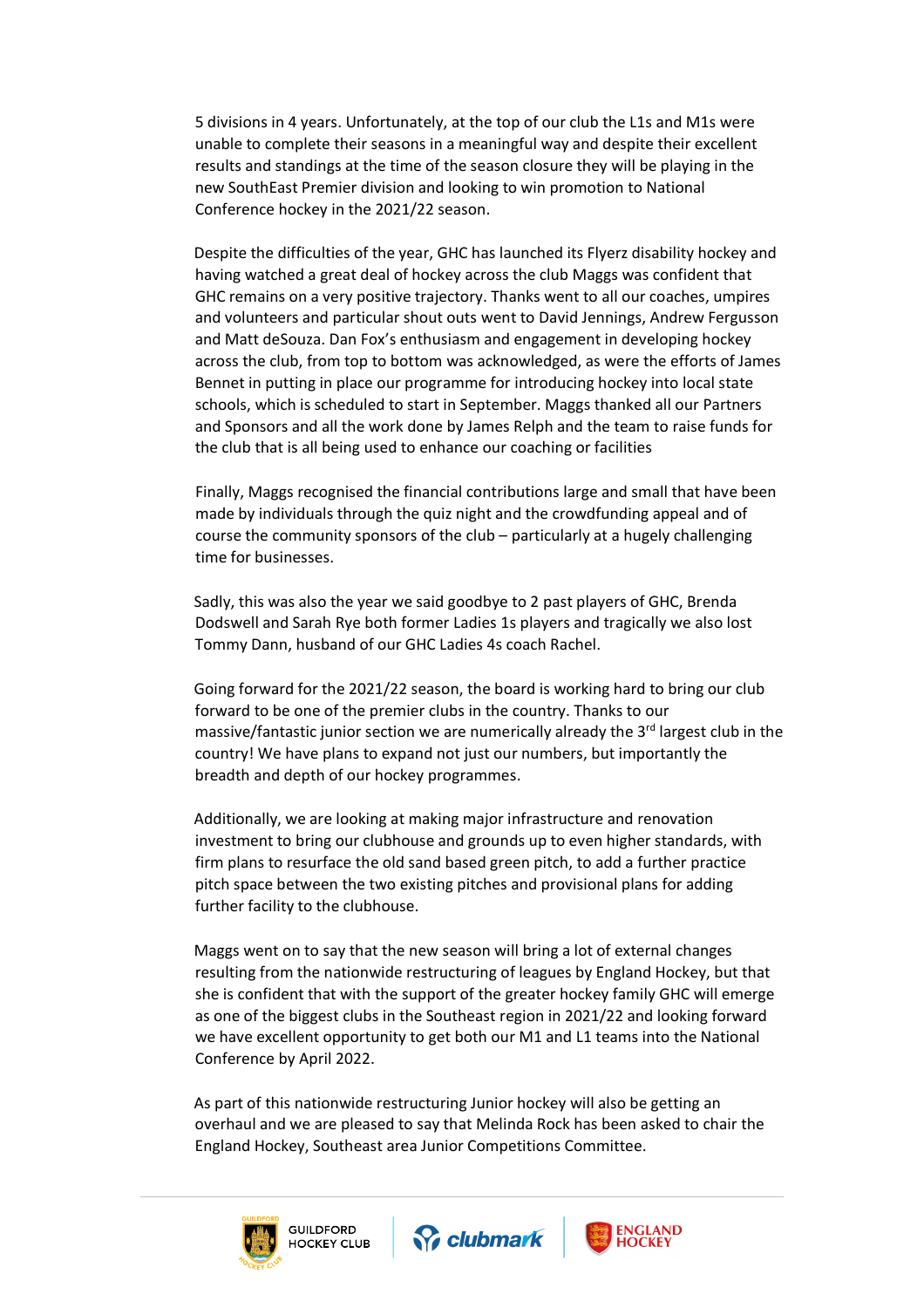Furthermore, in anticipation of these major changes in Junior competition and pathway structures Dan has put in place our ambitious Future Stars Programme, which we believe is likely to be a bit of a blueprint for the England Hockey Talent Academies which are coming in 2022/23.

## **3. Plans for 2021/22 – Club and Hockey**

#### **Club**

Mike Kefford detailed the clubs plans in preparation for the new season.

Clubhouse improvements – further redecoration, potential addition of a café/tuckshop in addition to existing bar/kitchen facilities, resurfacing of the green pitch with an equivalent surface to the excellent blue pitch. Also, we have got planning permission from the school to build a practice area between the 2 existing pitches – this will add a pre-match practice area for teams/players prior to their matches on a Saturday/Sunday but will also give GHC's coaching team a great facility to deliver 1-1/small group coaching.

Mike also explained that Dan has done great work with Charterhouse to improve our capacity to access their pitches (and Prior's Field) which given the increasing membership and teams is essential for us to be able to provide facilities nearby for all the training and home match fixtures. He appealed to members to be tolerant of the need for all of us to sometimes be playing our home games at Charterhouse and recognise that our premier Men and Women's teams need to be scheduled for primetime at Broadwater as we want all of our members to be able to be at the club to support them as they push for National Conference.

## **Hockey**

Dan used the meeting as an opportunity to illustrate the journey/progress GHC is making as a club. Last year he talked about making GHC a Great Place to Play – and this remains the cornerstone of his role at the club.

Dan illustrated what this looks like in the area of coaching. He showed that over the past 5 years there has been a massive increase in the number of professional hours of coaching that is being delivered now across both Junior and Adult sections. More than this though Dan highlighted that a key part of the GHC culture is "Volunteering" and demonstrated that the hours put in by volunteers (parents and Young Leaders) means that the hours put in and the contact hours that come from this for our players is probably not matched anywhere else in the country.

Dan is also focussed on ensuring that with Quantity there is also Quality, by supporting Coach development and Umpire development. He is looking at enhancing the Adult coaching proposition by offering more skills coaching for Adults across the Sections and looking at ensuring there is an improving balance of Adult/Junior players within the Adult teams all aimed at improving the hockey experience for our Adults.





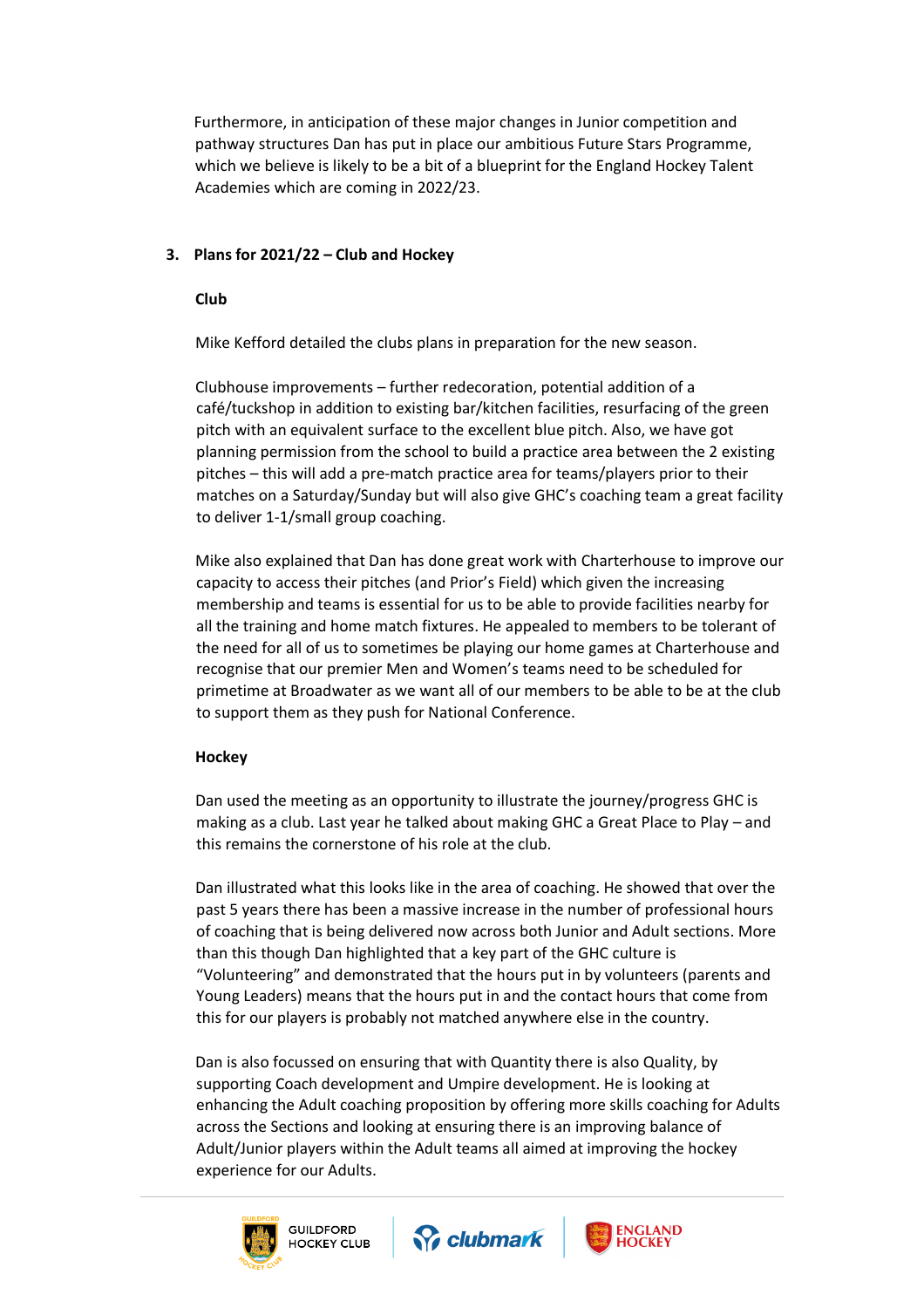As we seek to improve and grow the club there will be necessarily some change, we will move from organising the club by 3 sections (Men, Women, Juniors) to 5 sections – Men Women, Juniors, Community and Future Stars.

In our Community section, we are already delivering hockey to schools locally, something that will grow rapidly in the coming season thanks to the efforts of James Bennet. Nicky Dowds and Mercedes Bushnell have done an amazing job starting up our Flyerz Disability hockey programme in difficult circumstances this year and it's something that he knows will grow from strength to strength in future.

Dan went on to discuss the new 5<sup>th</sup> Section for the club. The Future Stars programme will mean that we will be the first club in England to deliver a complete programme to replace county and performance centre hockey for juniors aged 8-18.

Dan concluded with remarks that the next season should be a really exciting time to be at GHC, a time where we are able to proceed with new plans and plans that have been put on hold for 12 months. That he was proud to be part of a club that is delivering on its promise to give its members and community a place where it delivers a great hockey experience both on and off the pitch. He encouraged everyone/anyone to get involved and come and speak to him anytime that they had ideas on how to help the club move forward.

#### **4. Vision 2030 Group**

Melinda Rock spoke about the Strategy/Planning group that had kicked off in May with a larger, off board, group of club members to look to the long-term future of the club and consider not just next season but the long term vision for GHC.

The idea of the group is to engage with the whole club for ideas/energy to continually move the club forward and the intention is to bring this group together on a regular basis. We already have a 2024 Vision statement, but Melinda didn't feel that the AGM was the right place to put that up for debate. Rather, she made an appeal to anyone who wants to participate in continuously updating the club vision to get in contact with the board to get involved.

#### **5. Finance Report and Proposed 2021/22 Membership and Match Fees**

Mark Lenel presented several graphs to show the club's financial position at the end the season.

Mark presented a set of revenues and costs slides showing the historical evolution of the clubs financial performance broken down through a Senior/Junior lens.

Revenue is primarily from Membership fees and Match Fees, costs are primarily pitch hire and coaching. We have managed to avoid/negotiate away any pitch hire costs at Broadwater for the past 5 years but are forecasting/expecting pitch hire costs to rise over the next few years.





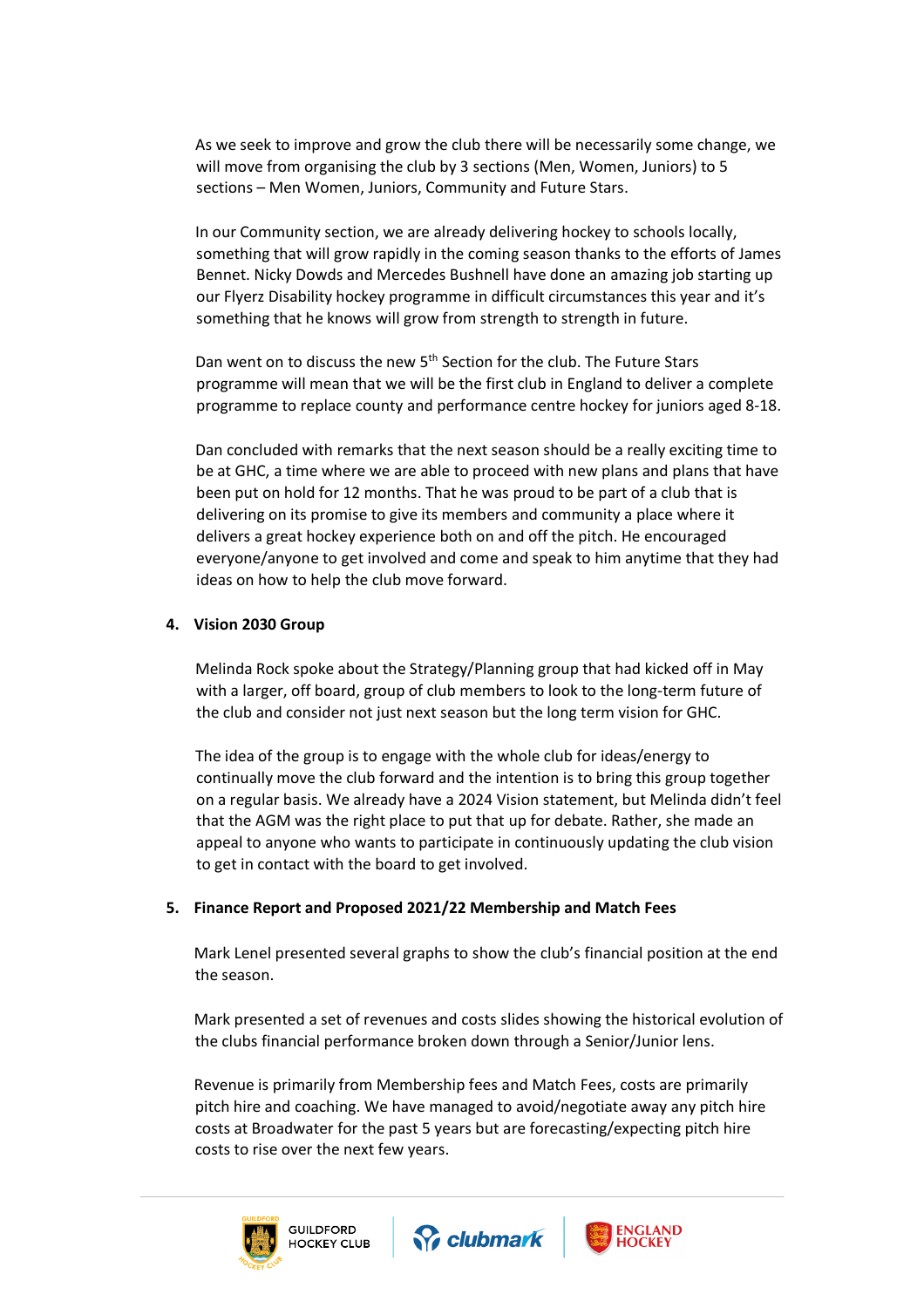The Senior/Junior split of the finances suggests that the Junior section runs at a profit and the Senior section runs at a loss. This is a very common financial profile across many other hockey clubs and Mark is not entirely comfortable with this blunt characterisation as this fails to recognise the value to our Junior section that is derived from having a strong Senior section capable of providing many of the juniors as the move into their later teens with Adult hockey experience and by ensuring there is exposure to high quality coaches and players active within the senior playing sides.

Mark commented on a slightly surprising financial outcome for the 2020/21 season whereas a result of playing less matches/hiring less pitches and running a lot of junior coaching camps and 1-1 sessions, the club has made a relatively healthy profit for 2020/21.

Looking forward Mark is confident that we can maintain a modest surplus year on year for the next 2-3 years without raising membership subscriptions, if we can maintain the great financial support we have received from our sponsors and through our extremely successful hockey camps. In 2020/21 we also benefitted from a couple of one-off positive contributions to the finances as a result of a covid related grant from Sport England and a £5000 refund on our electricity bill. Full financial details/reports are available through linked reports.

The strong financial position we are currently in means that we are able to progress the funding of the planned practice pitch area both for construction and for operation and provision of a sinking fund for resurfacing of the practice area in 10- 15 years.

A question from Alex Lawton – is the £110 surplus inclusive of the £36k profit for 2020/21 season? Mark confirmed that was indeed the case.

A further follow-up question from Lawts – planned work on the pitches and practice area over the summer is that within the P and L forecast? Mike Kefford explained that the resurfacing of the existing pitch would be covered by Broadwater school through their existing sinking fund and that payment for the practice area would be partially through using the existing club surplus and partially through a loan facility. Further he explained that the interest on the loan would be offset by the cost benefit of getting both projects completed at the same time and by the yearly revenue generation that would come through to the club by running courses/1-1 sessions on the practice area.

Tim Savage asked whether Teamo had been beneficial in helping us collect fees more efficiently. Dave Dickson replied that Teamo wasn't as easy to use as our previous system for a membership secretary but that Match fees collection for captains was definitely improved and for membership fees it was difficult to judge this in a Covid interrupted season. He felt that at the beginning of the 2021/22 season with Teamo we should be in a stronger position to collect fees from our members than we were in previous seasons.